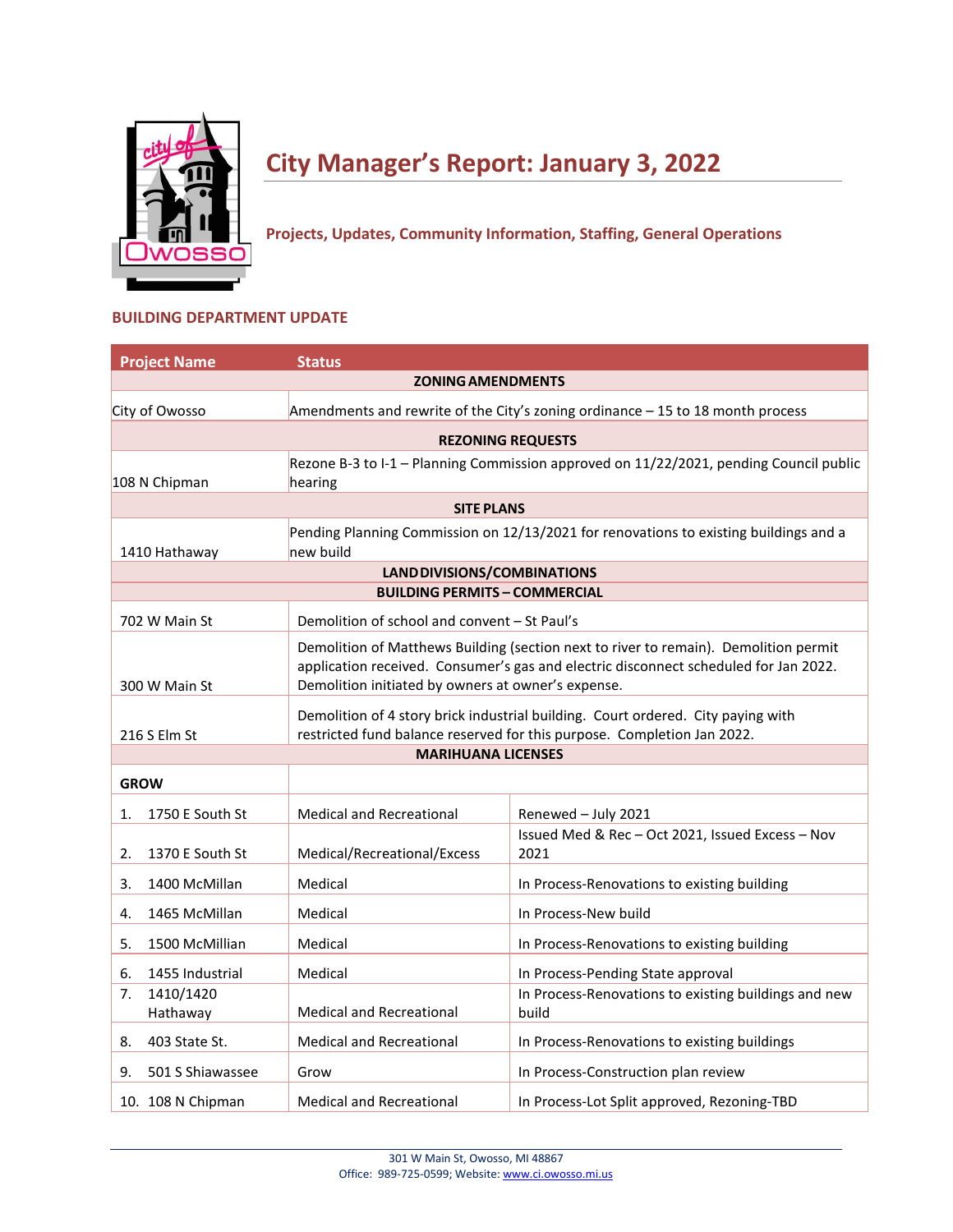|           | <b>RETAIL</b>    |                                 |                                   |
|-----------|------------------|---------------------------------|-----------------------------------|
| $1 \quad$ | 117 W Main St    | <b>Medical and Recreational</b> | Opened Oct. 2021                  |
|           | 1115 Corunna     | <b>Medical and Recreational</b> | In Process-Pending State approval |
| 3.        | 901 W Main       | <b>Medical and Recreational</b> | Renewed - June 2021               |
| 4.        | 116 N Washington | <b>Medical and Recreational</b> | Renewed - January 2021            |

## **GRANTS UPDATE**

| <b>Grants</b>                                              |               |                  |                                                                                                                                                                                                                                                                                                                                                                                                                                                   |  |
|------------------------------------------------------------|---------------|------------------|---------------------------------------------------------------------------------------------------------------------------------------------------------------------------------------------------------------------------------------------------------------------------------------------------------------------------------------------------------------------------------------------------------------------------------------------------|--|
| Grant                                                      | <b>Amount</b> | <b>Status</b>    | <b>Description</b>                                                                                                                                                                                                                                                                                                                                                                                                                                |  |
| Railroad Grade Repair<br>Grant                             | \$181,653     | Awarded          | This grant is from MDOT and will fund the replacement of<br>the railroad crossing at S. Cedar Street.                                                                                                                                                                                                                                                                                                                                             |  |
| ARP Grant-<br>Medicare/Medicaid/CHIP                       | \$80,708      | Award<br>Updated | The Department of Health and Human Services (HHS),<br>through the Health Resources and Services Administration<br>(HRSA), is making payments to providers based on the<br>amount and type of Medicare, Medicaid, and Children's<br>Health Insurance Program (CHIP) services provided to rural<br>beneficiaries from January 1, 2019 through September 30,<br>2020. Initial award was \$56,200. An additional \$24,530 was<br>awarded in Dec 2021. |  |
| <b>ARPA Funding</b>                                        | \$1,510,000   | Awarded          | 1 <sup>st</sup> payment received. Last payment will be received in 2022.<br>Public online survey completed. Application materials and<br>scoring criteria finalized. Reached out to County to inquire<br>about possible collaboration for City projects/proposals that<br>could potentially benefit non-city residents.                                                                                                                           |  |
| <b>MSHDA NEP Grant</b>                                     | \$41,250      | Awarded          | Used to assist low-income home owners with eligible<br>exterior home improvements up to \$7,500. Eligible<br>applicants have been notified of awards and contractors<br>have been hired. Projects completed by Spring 2022.                                                                                                                                                                                                                       |  |
| <b>DNR Grant for Holman</b><br>Pool Building               | \$150,000     | Cancelled        | Bids came back more than twice what was budgeted for the<br>project due to increases in labor and material costs. The<br>building will be used for storage.                                                                                                                                                                                                                                                                                       |  |
| <b>EGLE DWAM Grant</b>                                     | \$460,000     | Awarded          | Grant will help to identify lead and galvanized water service<br>lines. OHM working with EGLE on this application.                                                                                                                                                                                                                                                                                                                                |  |
| <b>EGLE Service Line</b><br><b>Replacement Funding</b>     | \$3,000,000   | Awarded          | Owosso's application was scored the highest this round.<br>Project plan submitted July 1, 2021. This is 100% forgiven<br>loan (Booker Funding) through the state's revolving loan<br>fund program. Dollars will be used to replace water service<br>lines subject to LCR requirements.                                                                                                                                                            |  |
| <b>EGLE Service Line</b><br><b>Replacement Funding (2)</b> | \$1,345,000   | Awarded          | This partial loan forgiveness funding is tied to the application<br>above. This project involves more LSR replacements coupled<br>with the replacement of the Center St water main and<br>rehabilitation of the water system elevated towers. This<br>opportunity is 30% Booker forgivable. Remainder of this<br>project will need ARPA funding to complete.                                                                                      |  |
| FEMA SCBA Grant                                            | \$250,000     | Denied           | This grant replaces the OFD's breathing apparatuses. This is<br>the second year we have been denied.                                                                                                                                                                                                                                                                                                                                              |  |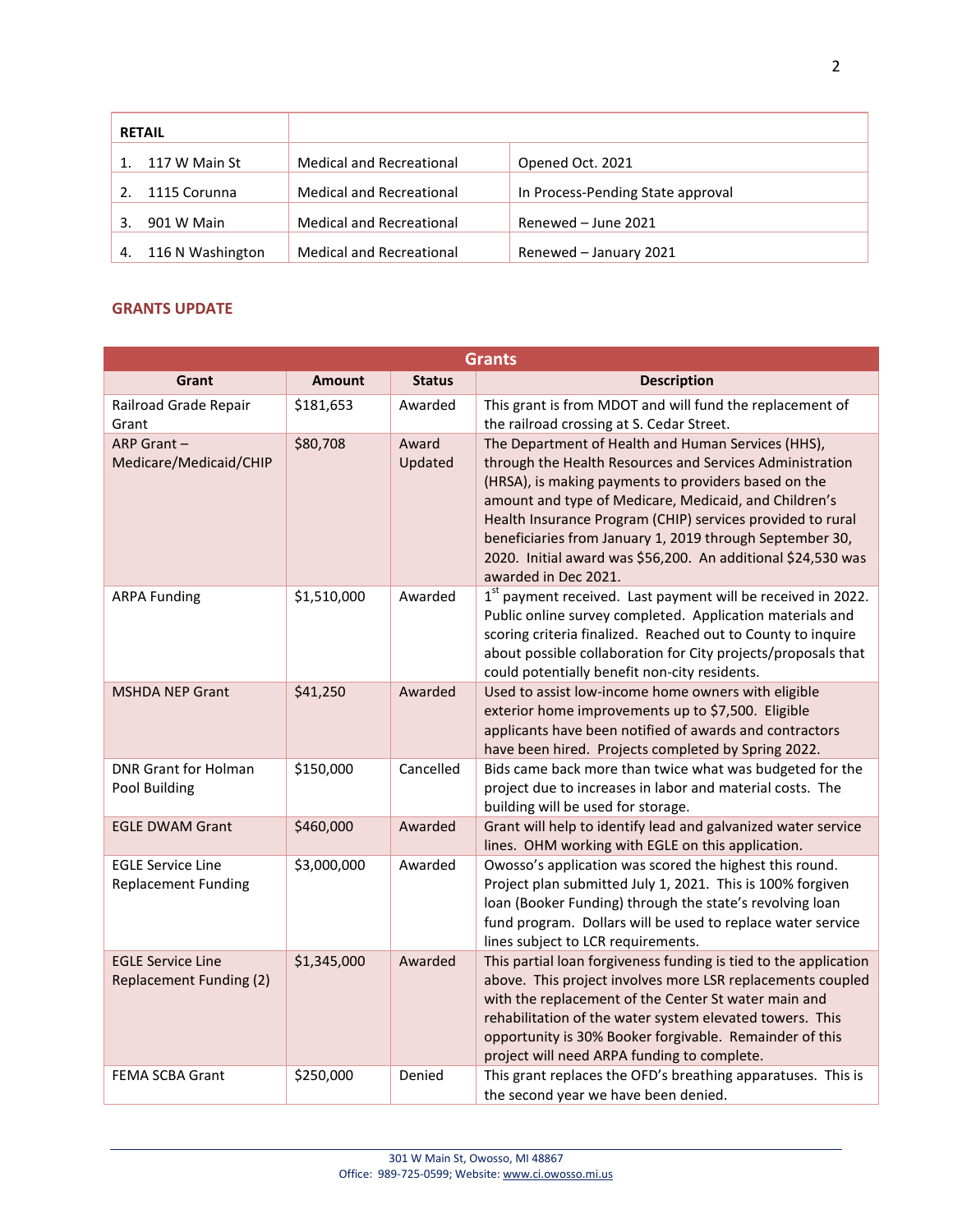| <b>FEMA Radio Grant</b>             | \$1,200,000               | Denied    | This grant was in conjunction with other municipalities to<br>replace OFD's radio units.                                                                                                 |
|-------------------------------------|---------------------------|-----------|------------------------------------------------------------------------------------------------------------------------------------------------------------------------------------------|
| <b>Federal COPS Grant</b>           | \$582,875<br>over 3 years | Denied    | This grant funds up to 3 new police officer positions for 3<br>years. If awarded, the city would be required to continue<br>funding these positions for an additional year.              |
| Saginaw WIN Grant                   | \$10,500                  | Awarded   | To help fund the Middle School area kayak launch.                                                                                                                                        |
| <b>USDA Police Cruiser Grant</b>    | \$17,500                  | Awarded   | To pay 55% of the cost of a replacement police cruiser.                                                                                                                                  |
| Safe Routes to School               | \$600,000                 | Applied   | To improve certain areas of sidewalk around the city and<br>add sidewalk where needed to improve school safety.<br>Partnership with OPSD for application submittal.                      |
| <b>Consumers LED Rebate</b>         | \$5,460                   | Postponed | Replace light fixtures in City Hall with more efficient LED<br>lights                                                                                                                    |
| Small Urban Grant                   | \$1,600,000               | Denied    | Reconstruct Chipman St from Beehler to M-21.                                                                                                                                             |
| <b>MEDC WRI Grant</b>               | \$1,600,000               | Denied    | Replace water main, streets, and LSLs on Center, Clyde,<br>Huron, Lynn, and Milwaukee Streets. 25% match required.                                                                       |
| <b>MCACA Grant</b>                  | \$82,500                  | Denied    | Replace library AC, Library steam pipes, Gould House heat<br>and AC, and Castle boiler. Required \$82,500 match. Will<br>know in September, 2021 if we are awarded.                      |
| Small Urban Grant                   | \$375,000                 | Awarded   | Reconstruct Gould St from Oliver to Moore.                                                                                                                                               |
| T-Mobile Hometown<br>Grant          | \$45,300                  | Denied    | Possibly help fund the Middle School Kayak Launch project<br>so no millage money would be needed to complete the<br>project. This would add to the Saginaw WIN Grant already<br>awarded. |
| <b>Wellhead Protection</b><br>Grant | \$52,000                  | Applied   | Fund wellhead educational activities, groundwater audit,<br>wellhead protection software, and update the city's<br>wellhead plan.                                                        |

## **OPERATIONS AND COMMUNITY RELATIONS**

- **Zoning Code Rewrite - \$32,000:** Initial meetings with city planner have begun. Process will take a minimum of 12 months. This is the last big step towards getting the city Redevelopment Ready certified with the MEDC.
- **County COVID Updates: <http://health.shiawassee.net/Emergency-Preparedness/COVID-19-Stats.aspx>**
- **State COVID Updates: [https://www.michigan.gov/coronavirus/0,9753,7-406-98163\\_98173---,00.html](https://www.michigan.gov/coronavirus/0,9753,7-406-98163_98173---,00.html)**

## **STAFFING UPDATES**

- New Hires/Promotions:
- Open Positions: Accountant (job offered by not accepted. Working with accounting firm in the interim).
- Retirement Announcements:

## **CITY PROJECTS**

| <b>STREETS AND SIDEWALKS</b>              |                                 |                                                                                     |          |  |
|-------------------------------------------|---------------------------------|-------------------------------------------------------------------------------------|----------|--|
| <b>2021 Crush</b><br>and Shape<br>Program | Glenwood Ave: S. end to Farr    | Widen existing roadway, pulverizing with<br>stabilization, and asphalt resurfacing. | Complete |  |
|                                           | Garfield Ave: S. end to Corunna | Widen existing roadway, pulverizing with<br>stabilization, and asphalt resurfacing. | Complete |  |
|                                           | Lincoln Ave: Farr to Monroe     | Widen existing roadway, pulverizing with                                            | Complete |  |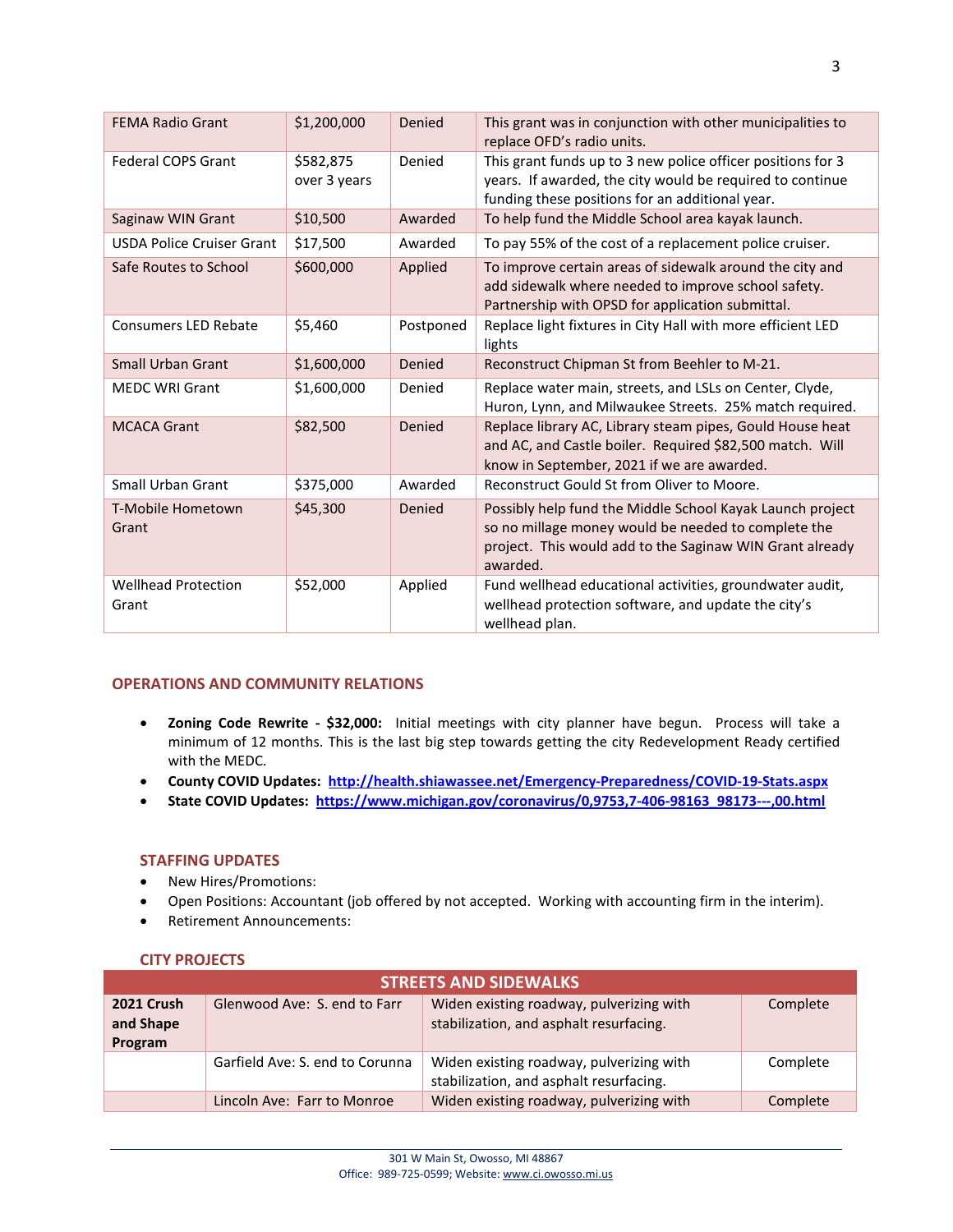|                 |                                | stabilization, and asphalt resurfacing.                                          |                  |
|-----------------|--------------------------------|----------------------------------------------------------------------------------|------------------|
|                 | McMillan Ace: S. end to        | Widen existing roadway, pulverizing with                                         | Complete         |
|                 | Industrial                     | stabilization, and asphalt resurfacing.                                          |                  |
|                 | Park St: Harper to Ridge       | Widen existing roadway, pulverizing with                                         | Complete         |
|                 |                                | stabilization, and asphalt resurfacing.                                          |                  |
|                 | Pearce St: South to Francis    | Widen existing roadway, pulverizing with                                         | Complete         |
|                 |                                | stabilization, and asphalt resurfacing.                                          |                  |
|                 | South St: McMillan to Aiken    | Widen existing roadway, pulverizing with                                         | Complete         |
|                 |                                | stabilization, and asphalt resurfacing.                                          |                  |
| 2021 Street     |                                | Contract awarded to Smith Sand and Gravel.                                       | Complete         |
| Patch           |                                | Project began July 28, 2021. Contract will last                                  |                  |
| Program         |                                | until end of November to address any patches                                     |                  |
|                 |                                | needed before winter.                                                            |                  |
| 2021            |                                | Contract has been awarded to KMI Road                                            | Spring 2022 for  |
| <b>Sidewalk</b> |                                | Maintenance. Project began August 9, 2021.                                       | site restoration |
| Program         |                                | Work is about 95% complete.                                                      | activity         |
| 2021 Street     | Gould St (Oliver to Moore)     | N Gould Street from Oliver to Moore: Work                                        | Complete         |
| <b>Projects</b> |                                | scope includes pavement rehabilitation with                                      |                  |
|                 |                                | select curb and gutter repair, ADA sidewalk                                      |                  |
|                 |                                | ramps, select sidewalk repair, complete storm                                    |                  |
|                 |                                | sewer replacement, and permanent pavement                                        |                  |
|                 |                                | markings and signing. No water main to be                                        |                  |
|                 |                                | installed. Project is complete. Final close out                                  |                  |
|                 | Maple Avenue: Corunna to N     | procedures are underway.<br>Scope of work includes street reconstruction         | Early Summer,    |
|                 | end                            | along Maple Avenue from Corunna to north                                         | 2022             |
|                 |                                | end. DPW water main replacement and service                                      |                  |
|                 |                                | line installation were completed fall, 2021.                                     |                  |
|                 |                                | Project bids are due December 14, 2021.                                          |                  |
|                 |                                | Street construction scheduled to begin early                                     |                  |
|                 |                                | spring, 2022.                                                                    |                  |
|                 | North Street: Hickory to M 52  | North Street from Shiawassee St (M-52) to                                        | Design phase     |
|                 |                                | Hickory St: Work scope includes pavement                                         |                  |
|                 |                                | rehabilitation with select curb and gutter                                       |                  |
|                 |                                | replacement, ADA sidewalk ramps, select                                          |                  |
|                 |                                | sidewalk repair, select storm sewer                                              |                  |
|                 |                                | replacement, and permanent pavement                                              |                  |
|                 |                                | markings and signing; water main replacement                                     |                  |
|                 |                                | and water service line replacements. Project is                                  |                  |
|                 |                                | a MDOT Small Urban Program project                                               |                  |
|                 | Lee Street: Clark to Ada       | Work scope includes pavement rehabilitation                                      | Design phase     |
|                 | (petition)                     | with select curb and gutter replacement, ADA                                     |                  |
|                 |                                | sidewalk ramps, sidewalk replacement, and                                        |                  |
|                 |                                | select storm sewer replacement; water main<br>replacement and water service line |                  |
|                 |                                | replacements. Project was initiated by citizen                                   |                  |
|                 |                                | petition.                                                                        |                  |
|                 | Jerome: Hickory to Oakwood     | Jerome Street from Hickory to Oakwood: Work                                      | Design phase.    |
|                 |                                | scope includes crush and shape with asphalt                                      | Will require all |
|                 |                                | pavement construction along with minor                                           | costs paid by    |
|                 |                                | drainage upgrades.                                                               | <b>ARPA</b>      |
| Downtown        | Replace overhead street lights | Select replacement of street lights with new                                     | Postponed.       |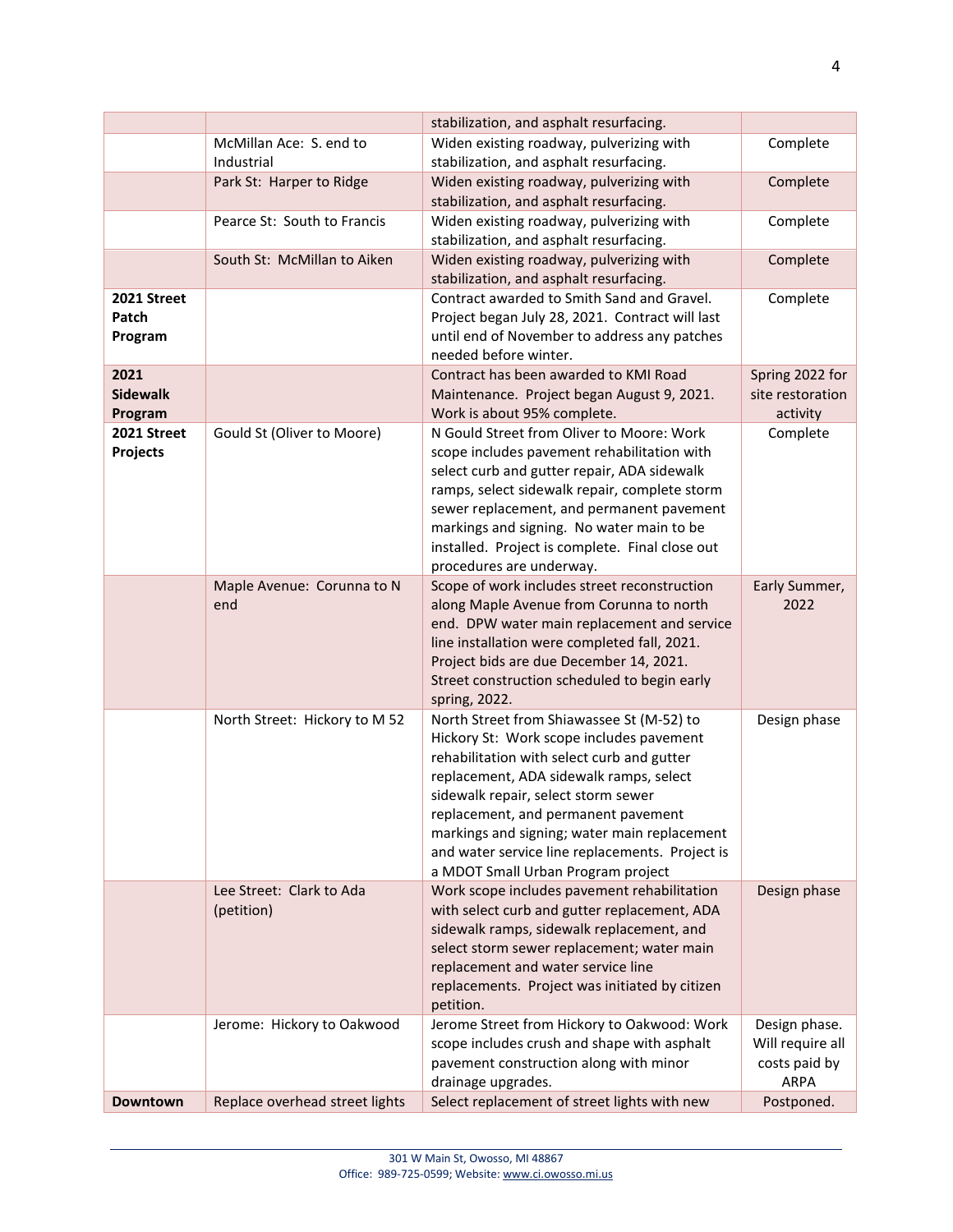| and poles       | chairman lights and LED bulbs. In partnership<br>with DDA.                                                           | DDA has not<br>selected light<br>design. |
|-----------------|----------------------------------------------------------------------------------------------------------------------|------------------------------------------|
| Sidewalk repair | Coordinate with water utility to replace lead<br>service lines before repairing select areas of<br>downtown sidewalk | Design phase.                            |

| <b>UTILITIES (Water and Sewer)</b>                    |                                                           |                                                                                                                                                                                                                                                                                                                           |                          |
|-------------------------------------------------------|-----------------------------------------------------------|---------------------------------------------------------------------------------------------------------------------------------------------------------------------------------------------------------------------------------------------------------------------------------------------------------------------------|--------------------------|
| Project                                               | <b>Project Name/Description</b>                           | <b>Status</b>                                                                                                                                                                                                                                                                                                             | <b>Completed</b>         |
| <b>Lead Action Level</b><br><b>Exceedance</b>         | Filter giveaway event                                     | Conducted 2 filter giveaway events in<br>partnership with local and state health<br>department. Remaining filters to be<br>handed out at city hall for those who<br>qualify. Email safewater@ci.owosso.mi.us<br>or call 989-725-0545 to schedule an<br>appointment to receive a filter curbside<br>due to COVID lockdown. | Complete                 |
|                                                       | <b>Filter Distribution</b>                                | Distribute filters at city hall for those who<br>qualify. See above for COVID lockdown<br>procedures for filter giveaway.                                                                                                                                                                                                 | Ongoing                  |
|                                                       | <b>Public Education Mailer</b>                            | Mail Public Education piece to every water<br>account in the system.                                                                                                                                                                                                                                                      | Complete                 |
|                                                       | 6 month lead/copper re-test                               | State mandated retesting for lead/copper<br>levels 6 months after initial exceedance.<br>Preliminary results show we are now<br>below the action level. Official draft report<br>has not been received yet but initial<br>response is below action level.                                                                 | <b>Fall 2021</b>         |
| Lead/Galvanized<br><b>Service Line</b><br>Replacement | 2021 - Replace 200 service lines<br>in calendar year 2021 | Original goal of 200 service lines not met.                                                                                                                                                                                                                                                                               | Replaced 48 lines.       |
|                                                       | 2022 - Replace 100 service lines                          | Replace 100 lead service lines funded by<br>DWRF loan from state.                                                                                                                                                                                                                                                         | Design phase             |
| <b>Water Billing</b><br><b>Customer Portal</b>        | <b>ACLARA ACE Portal</b>                                  | Allows customer online access to monitor<br>their water usage.                                                                                                                                                                                                                                                            | Complete                 |
| <b>Water Treatment</b><br><b>Plant</b>                | <b>SCADA System</b>                                       | Kick-off meeting with Tetra tech was<br>10.30.20                                                                                                                                                                                                                                                                          | On Hold                  |
|                                                       | Backwash Pump and 16 inch hi<br>service                   | Replace backwash pump, install redundant<br>pump, and replace 16 inch water main in<br>basement                                                                                                                                                                                                                           | Complete                 |
| Wastewater<br><b>Plant</b>                            | <b>Headworks Project</b>                                  | Screw pumps installed. Bypass pumping<br>has stopped. Grit chamber operational.<br>Screeners relocated.                                                                                                                                                                                                                   | Completed.               |
|                                                       | Screw pump building roof<br>replacement                   | Replace roof on screw pump building.                                                                                                                                                                                                                                                                                      | Postponed due to<br>cost |
|                                                       | Influent sampler replacement                              | Replace 25 year old influent sampler                                                                                                                                                                                                                                                                                      | Postponed                |
|                                                       | Bisulfide tank replacement                                | Replace bisulfide tank                                                                                                                                                                                                                                                                                                    | Completed                |
|                                                       | Confined space entry equipment                            | Purchased new confined space entry<br>equipment. Worker safety.                                                                                                                                                                                                                                                           | Postponed                |
|                                                       | Sludge Truck dump box                                     | Replace corroded dump truck box                                                                                                                                                                                                                                                                                           | Complete                 |
|                                                       | VFD controller rehab (5)                                  | Rebuild/replace old variable frequency                                                                                                                                                                                                                                                                                    | Completed                |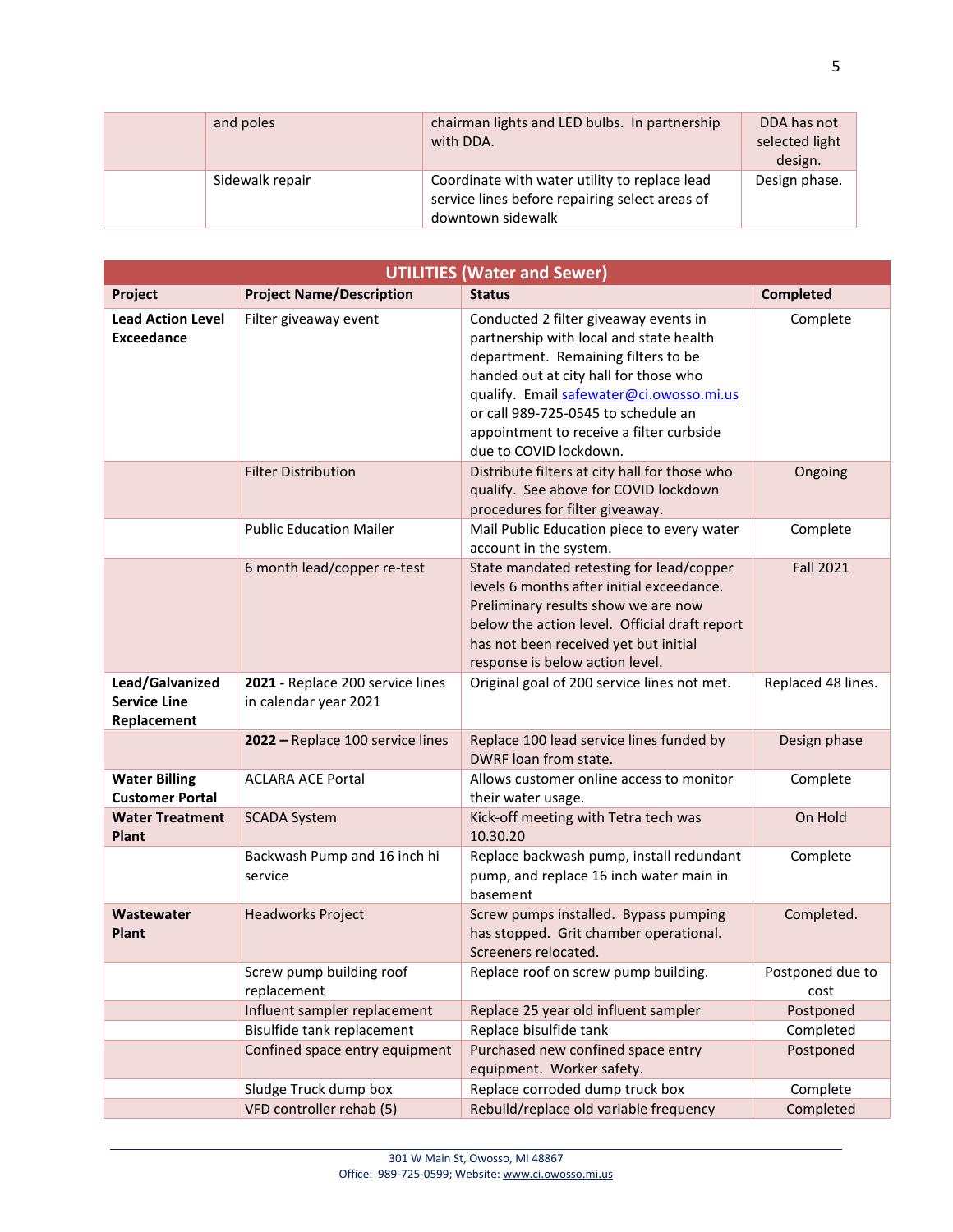|                                                          |                                 | drive controllers                                                                                                                                                                                                        |                                                                   |
|----------------------------------------------------------|---------------------------------|--------------------------------------------------------------------------------------------------------------------------------------------------------------------------------------------------------------------------|-------------------------------------------------------------------|
|                                                          | Pipe hanger replacement         | Replace corroded plant sewer pipe<br>hangers. As needed. Labor in house. Pay<br>as you go.                                                                                                                               | Ongoing                                                           |
|                                                          | <b>Solids Handling Project</b>  | Replace centrifuge, sludge tanks, main<br>building roof, and remove unused<br>equipment.                                                                                                                                 | Dec 2022                                                          |
| <b>Sewer Collection</b><br>System - SRF<br><b>Funded</b> | 2020 Sewer Rehab Project        | All field work is complete. Contract close<br>out procedures are underway. Contractor<br>has draft final change order for review and<br>waiting on his acceptance. Expected final<br>payment is sometime November, 2021. | Complete: final<br>amount \$673,187<br>(\$80,000 under<br>budget) |
| <b>Water Main</b><br>Replacement                         | Clyde St: Walnut to Shiawassee  | Replace 4 inch cast iron (1970s) with 6 inch<br>PVC. Restore street surface and replace<br>service lines where needed.                                                                                                   | Design phase. On<br>Hold pending<br>funding availability          |
|                                                          | Huron St: Huggins to E end      | Replace 1.5 inch galvanized with 6 inch<br>PVC. Restore street surface and replace<br>service lines where needed.                                                                                                        | Design phase. On<br>Hold pending<br>funding availability          |
|                                                          | Lynn St: Howell to W end        | Replace 4 inch cast iron (1960s) with 6 inch<br>PVC. Restore street surface and replace<br>service lines where needed.                                                                                                   | Design phase. On<br>Hold pending<br>funding<br>availability.      |
|                                                          | Milwaukee St: S Lyon to S Cedar | Replace 2 inch galvanized (1960s) with 6<br>inch PVC. Restore street surface and<br>replace service lines where needed                                                                                                   | Design phase. On<br>Hold pending<br>funding<br>availability.      |
|                                                          | Center St: W North to W King    | Replace 6 inch ductile iron with 8 inch PVC.<br>Restore street surface and replace service<br>lines where needed.                                                                                                        | On DWRF project<br>list for ELGE LCR<br>Booker loan<br>funding.   |

6

| PARKS/ CEMETERY/ FORESTRY/ NONMOTORIZED |                                                                |                                                                                                                                                                                                                                                                                                                                                                                                                                         |                  |  |
|-----------------------------------------|----------------------------------------------------------------|-----------------------------------------------------------------------------------------------------------------------------------------------------------------------------------------------------------------------------------------------------------------------------------------------------------------------------------------------------------------------------------------------------------------------------------------|------------------|--|
| Project                                 | <b>Project Name/Description</b>                                | <b>Status</b>                                                                                                                                                                                                                                                                                                                                                                                                                           | <b>Completed</b> |  |
|                                         | CIS Trail Extension - Extend trail<br>from Priest Rd. to City. | Huron & Eastern Railroad told the city they will<br>not agree to allow the trail to run along RR right of<br>way for liability reasons. Alternate route being<br>pursued. This route does not involve RR at all.<br>Would require easements through township and<br>private property.                                                                                                                                                   | <b>TBD</b>       |  |
|                                         | Canoe/Kayak Launch installation                                | Work scope includes constructing a kayak launch<br>and kayak locker north of the Heritage Footbridge.<br>Design work is complete. EGLE permit application<br>is in process and a permit is expected sometime<br>late September. The ramp and landing area work<br>may be done yet this year by City DPW and an<br>organized volunteer group. The stairway<br>construction phase is postponed until 2022 due to<br>seasonal limitations. | Spring 2022      |  |
|                                         | Oakwood Bridge Surface Repair                                  | DPW to replace entire surface. Material costs<br>estimated to be \$35,000                                                                                                                                                                                                                                                                                                                                                               | June 2022        |  |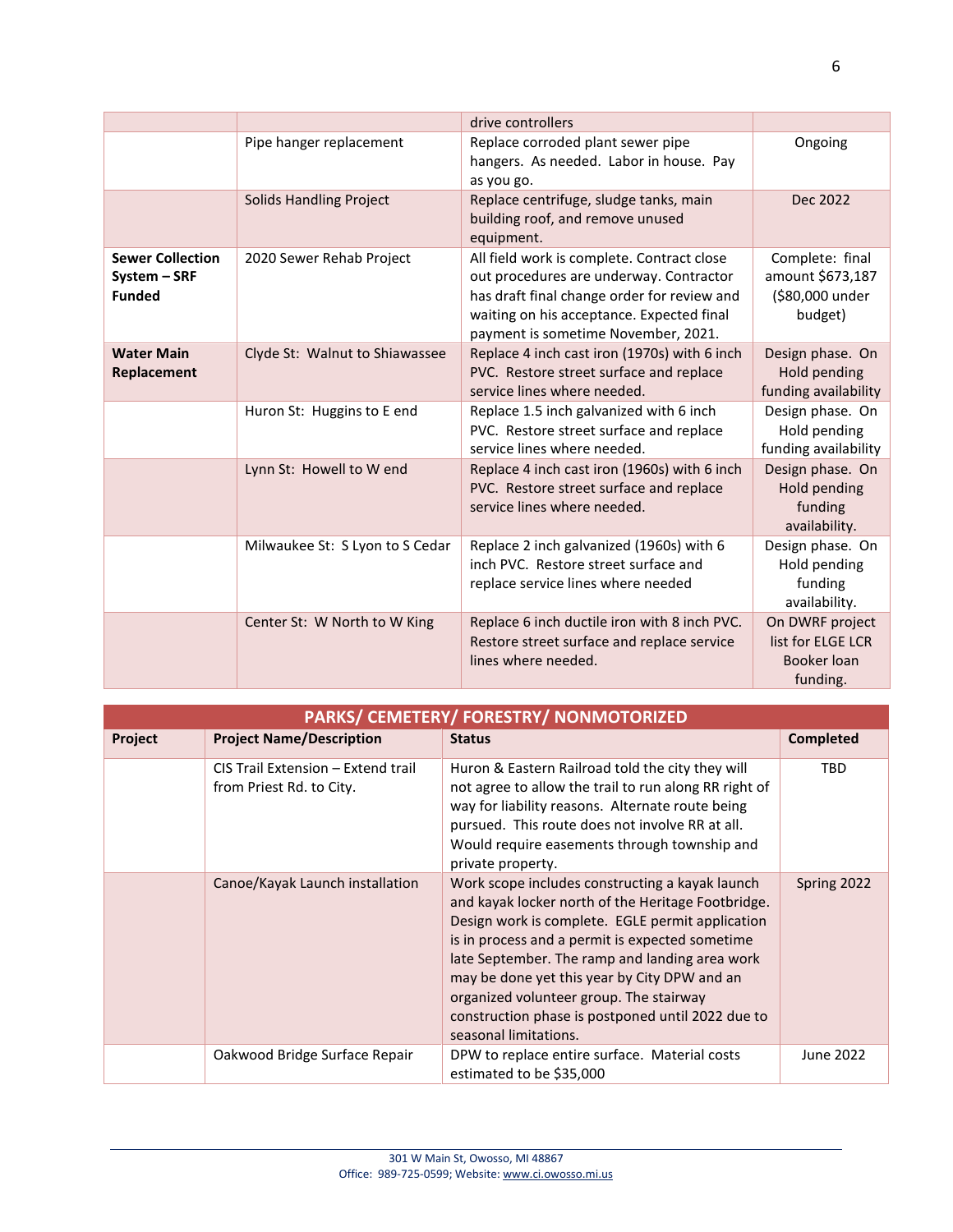| <b>MOTOR VEHICLE POOL</b> |                         |                                                    |                  |
|---------------------------|-------------------------|----------------------------------------------------|------------------|
| <b>DPW</b>                | HydroVac Truck          | Used for less-invasive excavation and lead service | Purchased        |
|                           |                         | line identification.                               |                  |
|                           | Valve Turning Machine   | Used for valve exercising and proper operation of  | Purchased        |
|                           |                         | valves for water system maintenance                |                  |
|                           | Lawn tractor            | John Deere tractor for mowing and misc projects    | Purchased        |
| <b>Public Safety</b>      | FY 20-21 Police Cruiser |                                                    | June 2022        |
|                           | FY 21-22 Police Cruiser |                                                    | <b>June 2022</b> |
|                           | Detective Vehicle       | Replace Impala and Fusion with SUV                 | June 2022        |
|                           | Ambulance replacement   | Order placed. Will take 18 months. Saving          | June 2023        |
|                           |                         | \$100,000 this year and purchasing FY 2022-23.     |                  |
|                           |                         | Chasing down potential new grant opportunities     |                  |
|                           |                         | through USDA.                                      |                  |
|                           |                         |                                                    |                  |

| <b>BUILDING AND GROUNDS</b> |                                                      |                                                                                                                                                                                                                                                                                                                                                                                                                                                                                                                                                                |                                                                                             |  |
|-----------------------------|------------------------------------------------------|----------------------------------------------------------------------------------------------------------------------------------------------------------------------------------------------------------------------------------------------------------------------------------------------------------------------------------------------------------------------------------------------------------------------------------------------------------------------------------------------------------------------------------------------------------------|---------------------------------------------------------------------------------------------|--|
| Library                     | <b>HVAC rehab</b>                                    | Replace aging air conditioning systems. 3 <sup>rd</sup> party<br>estimate received.                                                                                                                                                                                                                                                                                                                                                                                                                                                                            | <b>Bid Awarded</b>                                                                          |  |
|                             | <b>Boiler Steam Distribution Line</b><br>Replacement | The boiler for the library is in good shape.<br>However, the distribution lines are leaky and<br>need replacement. This would replace the entire<br>distribution system. Multiple patches have been<br>installed and the leaks are just appearing in new<br>areas. Unlikely to be completed with MCACA<br>grant denial.                                                                                                                                                                                                                                        | TBD                                                                                         |  |
| <b>Gould House</b>          | <b>Rehabilitation Project</b>                        | Roof replaced. Soffits and 2 porches repaired,<br>replaced. HVAC systems replacement underway.                                                                                                                                                                                                                                                                                                                                                                                                                                                                 | Jan 2022                                                                                    |  |
| <b>City Hall</b>            | Replace city computers                               | Replace 6 computers in city hall                                                                                                                                                                                                                                                                                                                                                                                                                                                                                                                               | June, 2022.<br>Chip shortage<br>causing delays.                                             |  |
|                             | Finance wing carpet replacement                      | Postponed due to COVID. Estimates being<br>sought. Depending on cost, possibly bid out by<br>Dec 2021.                                                                                                                                                                                                                                                                                                                                                                                                                                                         | FY 21-22                                                                                    |  |
|                             | Retaining Wall Rebuild                               | Project has been awarded to Gordon<br>Construction Services. Base bid includes<br>retaining wall, railing, turf restoration, and<br>sidewalk reconstruction along the upper and<br>lower portions of the retaining wall. Sidewalk<br>south of the retaining wall including in the<br>alternate bid will be reconstructed at a later<br>date. Geotechnical design is complete. All<br>preliminary city work was completed by City<br>DPW crews. Wall construction and turf<br>restoration are complete. Concrete sidewalk<br>work at base of the wall complete. | Complete.<br>Change orders<br>for unexpected<br>site conditions<br>put this over<br>budget. |  |
|                             | Security and Accessibility - IT                      | Replace/Add technology at city hall for security<br>and accessibility. Replace old doorbell on<br>basement entry and upgrade silent alarm<br>system.                                                                                                                                                                                                                                                                                                                                                                                                           | <b>June 2022</b>                                                                            |  |
|                             | Replace laserfiche server                            | Replace 20 year old server that holds many<br>electronic city records for the clerk's office                                                                                                                                                                                                                                                                                                                                                                                                                                                                   | <b>June 2022</b>                                                                            |  |
|                             | Wireless accessibility                               | Replace and add routers for better WiFi coverage                                                                                                                                                                                                                                                                                                                                                                                                                                                                                                               | <b>June 2022</b>                                                                            |  |